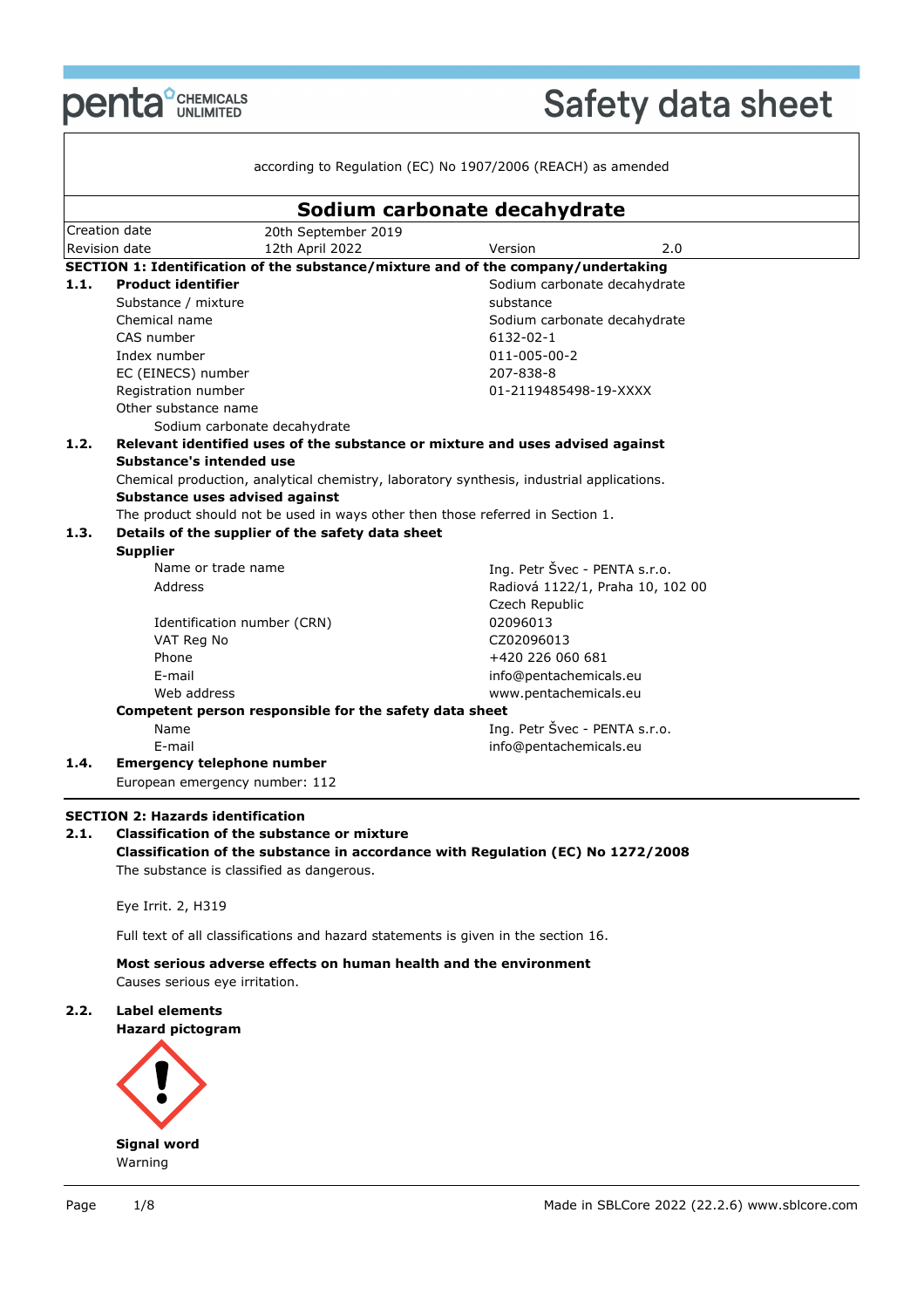**penta DENTEALS** 

# **Safety data sheet**

| according to Regulation (EC) No 1907/2006 (REACH) as amended |                                       |                              |     |  |  |  |  |
|--------------------------------------------------------------|---------------------------------------|------------------------------|-----|--|--|--|--|
|                                                              |                                       | Sodium carbonate decahydrate |     |  |  |  |  |
| Creation date                                                | 20th September 2019                   |                              |     |  |  |  |  |
| Revision date                                                | 12th April 2022                       | Version                      | 2.0 |  |  |  |  |
| Dangerous substance                                          |                                       |                              |     |  |  |  |  |
|                                                              | Sodium carbonate decahydrate          |                              |     |  |  |  |  |
|                                                              | (Index: 011-005-00-2; CAS: 6132-02-1) |                              |     |  |  |  |  |
| Hazard statements                                            |                                       |                              |     |  |  |  |  |

**Hazard statements** H319 Causes serious eye irritation. **Precautionary statements**

P305+P351+P338 IF IN EYES: Rinse cautiously with water for several minutes. Remove contact lenses, if present and easy to do. Continue rinsing.

## **2.3. Other hazards**

Substance does not meet the criteria for PBT or vPvB in accordance with Annex XIII of Regulation (EC) No. 1907/2006 (REACH) as amended.

## **SECTION 3: Composition/information on ingredients**

## **3.1. Substances**

**Chemical characterization** The substance specified below.

| Identification numbers                                                                                              | Substance name               | Content in I<br>% weight | Classification according to<br>Regulation (EC) No 1272/2008 | <b>Note</b> |
|---------------------------------------------------------------------------------------------------------------------|------------------------------|--------------------------|-------------------------------------------------------------|-------------|
|                                                                                                                     | substance main component     |                          |                                                             |             |
| Index: 011-005-00-2<br>CAS: 6132-02-1<br>IEC: 207-838-8<br>Registration number:<br>01-2119485498-19-<br><b>XXXX</b> | Sodium carbonate decahydrate | >99                      | Eye Irrit. 2, H319                                          |             |

Full text of all classifications and hazard statements is given in the section 16.

## **SECTION 4: First aid measures**

#### **4.1. Description of first aid measures**

Take care of your own safety. If any health problems are manifested or if in doubt, inform a doctor and show him information from this safety data sheet.

## **If inhaled**

Terminate the exposure immediately; move the affected person to fresh air.

## **If on skin**

Remove contaminated clothes. Wash the affected area with plenty of water, lukewarm if possible. Soap, soap solution or shampoo should be used if there is no skin injury. Provide medical treatment if skin irritation persists.

## **If in eyes**

Rinse eyes immediately with a flow of running water, open the eyelids (also using force if needed); remove contact lenses immediately if worn by the affected person. Rinsing should continue at least for 10 minutes. Provide medical treatment, specialized if possible.

## **If swallowed**

Rinse out the mouth with water and provide 2-5 dL of water. Provide medical treatment if the person has any health problems.

## **4.2. Most important symptoms and effects, both acute and delayed**

**If inhaled**

Not expected.

**If on skin**

Not expected.

**If in eyes**

Causes serious eye irritation.

## **If swallowed**

Irritation, nausea.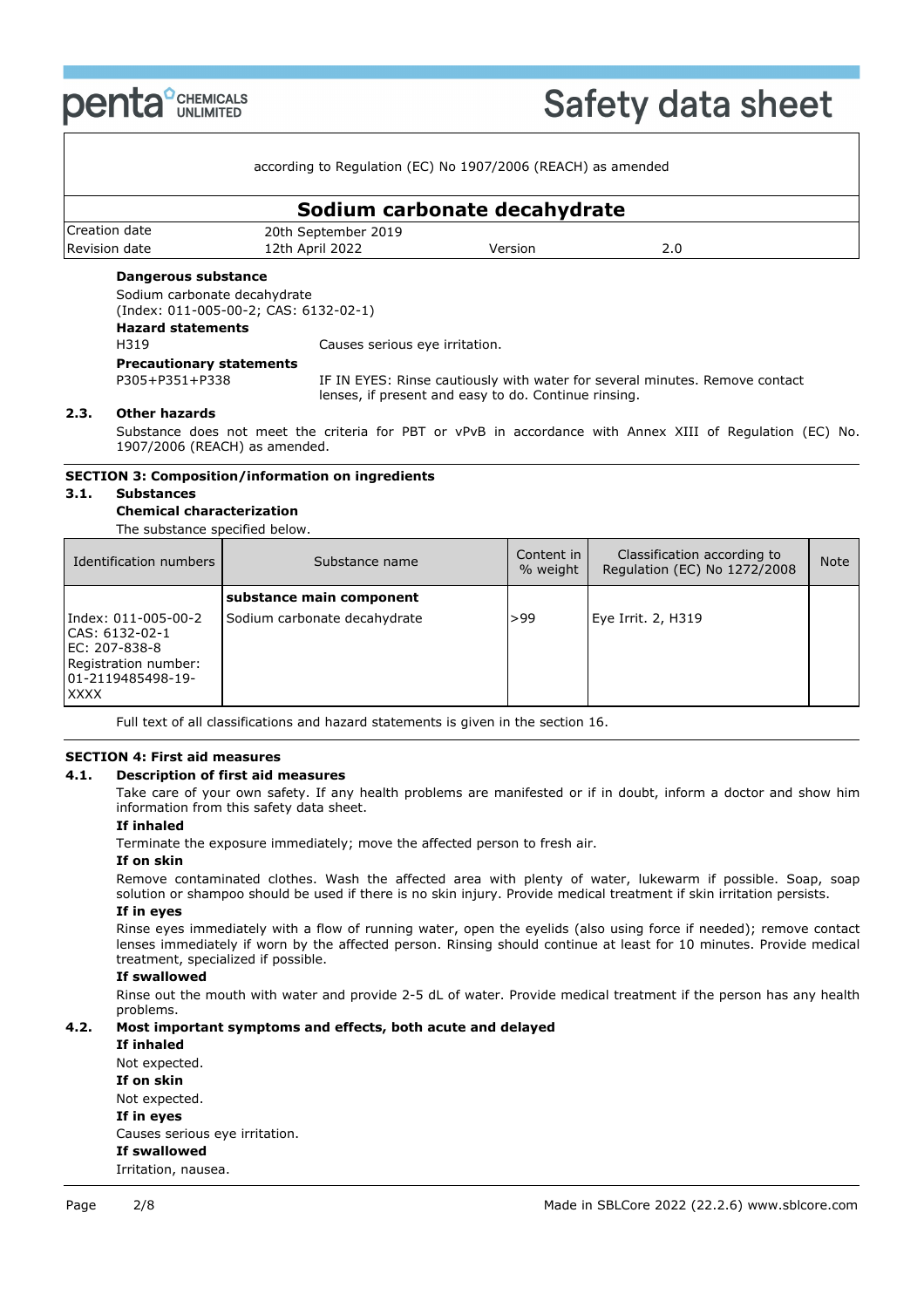

# **Safety data sheet**

|                        | according to Regulation (EC) No 1907/2006 (REACH) as amended               |                              |     |  |
|------------------------|----------------------------------------------------------------------------|------------------------------|-----|--|
|                        |                                                                            | Sodium carbonate decahydrate |     |  |
| Creation date          | 20th September 2019                                                        |                              |     |  |
| Revision date          | 12th April 2022                                                            | Version                      | 2.0 |  |
| 4.3.                   | Indication of any immediate medical attention and special treatment needed |                              |     |  |
| Symptomatic treatment. |                                                                            |                              |     |  |

#### **SECTION 5: Firefighting measures 5.1. Extinguishing media**

## **Suitable extinguishing media**

Alcohol-resistant foam, carbon dioxide, powder, water spray jet, water mist.

#### **Unsuitable extinguishing media**

Water - full jet.

## **5.2. Special hazards arising from the substance or mixture**

In the event of fire, carbon monoxide, carbon dioxide and other toxic gases may arise. Inhalation of hazardous degradation (pyrolysis) products may cause serious health damage.

## **5.3. Advice for firefighters**

Self-Contained Breathing Apparatus (SCBA) with a chemical protection suit only where personal (close) contact is likely. Use a self-contained breathing apparatus and full-body protective clothing. Do not allow run-off of contaminated fire extinguishing material to enter drains or surface and ground water.

## **SECTION 6: Accidental release measures**

### **6.1. Personal precautions, protective equipment and emergency procedures**

Use personal protective equipment for work. Follow the instructions in the Sections 7 and 8. Prevent contact with skin and eyes.

## **6.2. Environmental precautions**

Prevent contamination of the soil and entering surface or ground water.

## **6.3. Methods and material for containment and cleaning up** Place the product mechanically in an appropriate manner. Dispose of the collected material according to the instructions in the section 13.

**6.4. Reference to other sections** See the Section 7, 8 and 13.

## **SECTION 7: Handling and storage**

#### **7.1. Precautions for safe handling**

Prevent contact with skin and eyes. Wash hands and exposed parts of the body thoroughly after handling. Use personal protective equipment as per Section 8. Observe valid legal regulations on safety and health protection.

## **7.2. Conditions for safe storage, including any incompatibilities**

Store in tightly closed containers in cold, dry and well ventilated areas designated for this purpose.

**7.3. Specific end use(s)** not available

## **SECTION 8: Exposure controls/personal protection**

#### **8.1. Control parameters**

## **8.2. Exposure controls**

Do not eat, drink and smoke during work. Wash your hands thoroughly with water and soap after work and before breaks for a meal and rest.

## **Eye/face protection**

## Protective goggles.

#### **Skin protection**

Hand protection: Protective gloves resistant to the product (nitrile rubber). Contaminated skin should be washed thoroughly.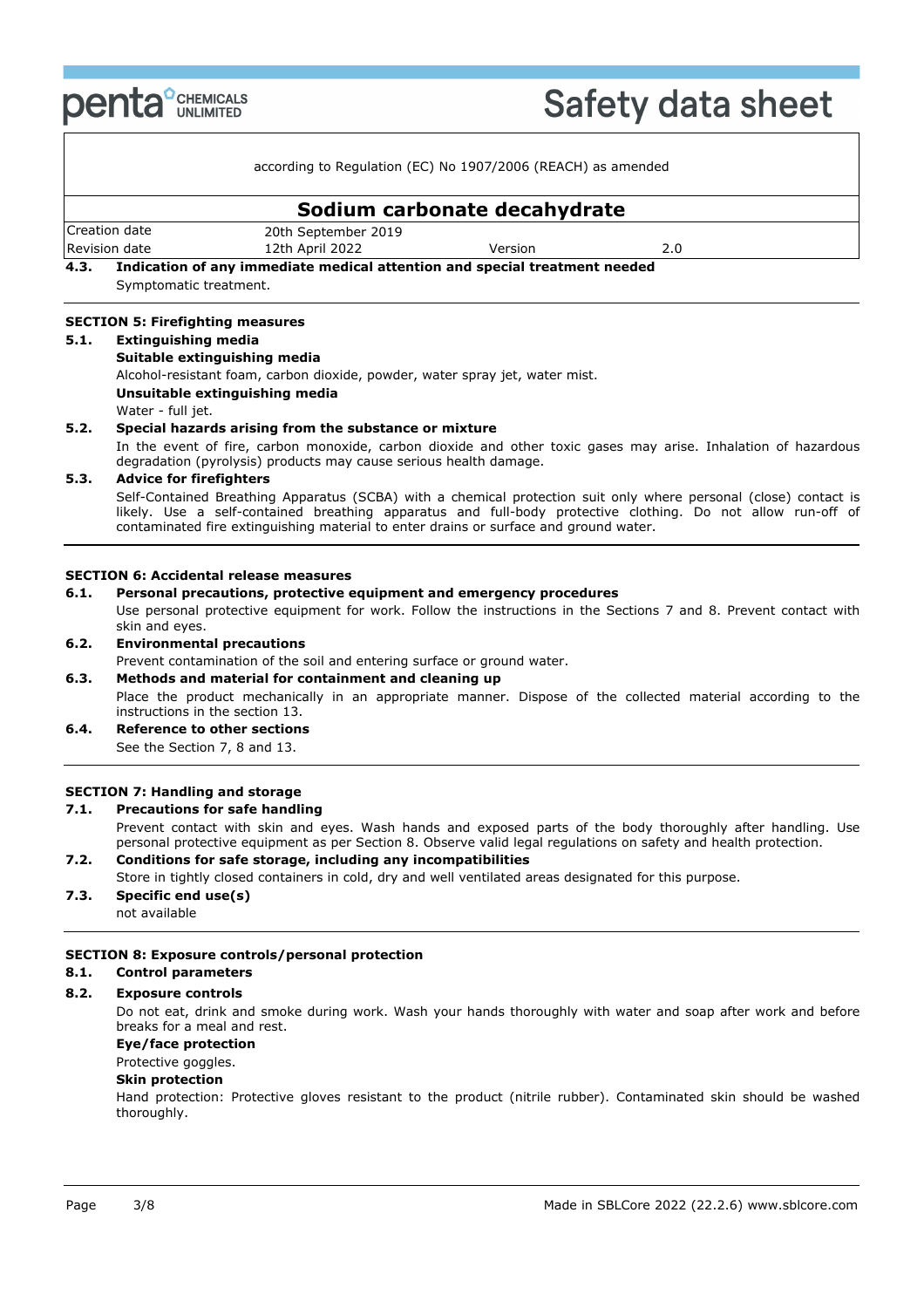**penta**<sup>°</sup>CHEMICALS

٦

|      |                                 | according to Regulation (EC) No 1907/2006 (REACH) as amended               |                    |     |  |
|------|---------------------------------|----------------------------------------------------------------------------|--------------------|-----|--|
|      |                                 | Sodium carbonate decahydrate                                               |                    |     |  |
|      | Creation date                   | 20th September 2019                                                        |                    |     |  |
|      | Revision date                   | 12th April 2022                                                            | Version            | 2.0 |  |
|      | <b>Respiratory protection</b>   |                                                                            |                    |     |  |
|      | It is not needed.               |                                                                            |                    |     |  |
|      | <b>Thermal hazard</b>           |                                                                            |                    |     |  |
|      | Not available.                  |                                                                            |                    |     |  |
|      |                                 | <b>Environmental exposure controls</b>                                     |                    |     |  |
|      |                                 | Observe usual measures for protection of the environment, see Section 6.2. |                    |     |  |
|      |                                 | <b>SECTION 9: Physical and chemical properties</b>                         |                    |     |  |
| 9.1. |                                 | Information on basic physical and chemical properties                      |                    |     |  |
|      | Physical state                  |                                                                            | solid              |     |  |
|      | Colour                          |                                                                            | white              |     |  |
|      | Odour                           |                                                                            | without fragrance  |     |  |
|      | Melting point/freezing point    |                                                                            | 33 °C              |     |  |
|      |                                 | Boiling point or initial boiling point and boiling range                   | data not available |     |  |
|      | Flammability                    |                                                                            | data not available |     |  |
|      | Lower and upper explosion limit |                                                                            | data not available |     |  |
|      | Flash point                     |                                                                            | data not available |     |  |
|      | Auto-ignition temperature       |                                                                            | data not available |     |  |
|      | Decomposition temperature       |                                                                            | data not available |     |  |
|      | рH                              |                                                                            | 11,5 (undiluted)   |     |  |
|      | Kinematic viscosity             |                                                                            | data not available |     |  |
|      | Solubility in water             |                                                                            | $210$ g/l          |     |  |
|      |                                 | Partition coefficient n-octanol/water (log value)                          | data not available |     |  |
|      | Vapour pressure                 |                                                                            | data not available |     |  |
|      | Density and/or relative density |                                                                            | data not available |     |  |
| 9.2. | <b>Other information</b>        |                                                                            |                    |     |  |
|      | not available                   |                                                                            |                    |     |  |

## The product is stable and no degradation occurs under normal use. Protect against flames, sparks, overheating and against frost.

## **10.5. Incompatible materials**

Protect against strong acids, bases and oxidizing agents. **10.6. Hazardous decomposition products** Not developed under normal uses. Dangerous outcomes such as carbon monoxide and carbon dioxide are formed at high temperature and in fire.

## **SECTION 11: Toxicological information**

**11.1. Information on hazard classes as defined in Regulation (EC) No 1272/2008**

No toxicological data is available for the substance.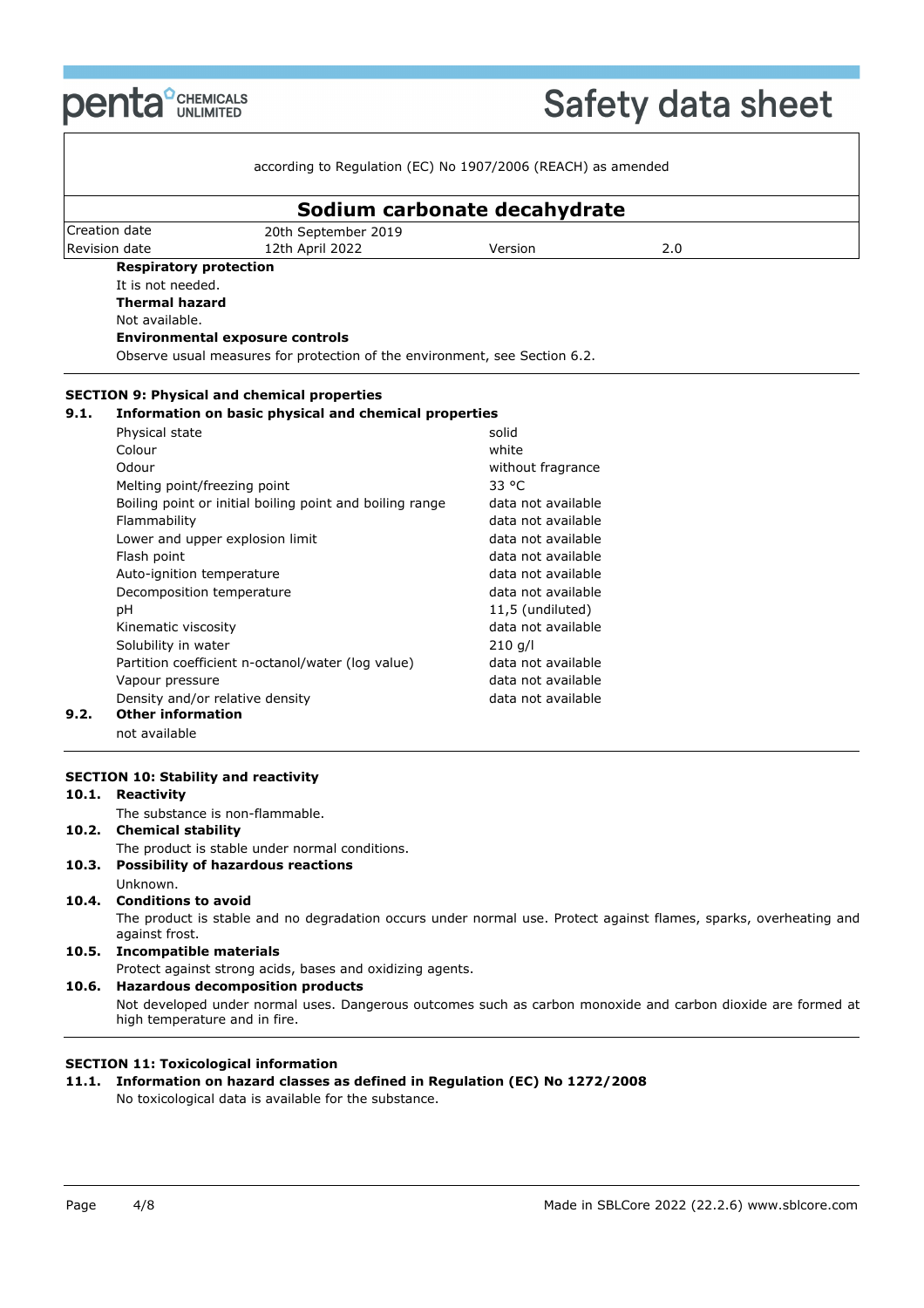

according to Regulation (EC) No 1907/2006 (REACH) as amended

| Sodium carbonate decahydrate |                     |         |  |  |  |
|------------------------------|---------------------|---------|--|--|--|
| Creation date                | 20th September 2019 |         |  |  |  |
| Revision date                | 12th April 2022     | Version |  |  |  |

## **Acute toxicity**

Based on available data the classification criteria are not met.

## Sodium carbonate decahydrate

| Route of exposure | Parameter | Value          | Time of<br>exposure | Species | Sex |
|-------------------|-----------|----------------|---------------------|---------|-----|
| Oral              | LD50      | 2800 mg/kg     |                     | Rat     |     |
| Dermal            | LD50      | $>$ 2000 mg/kg |                     | Rat     |     |

## **Skin corrosion/irritation**

Based on available data the classification criteria are not met.

## **Serious eye damage/irritation**

Causes serious eye irritation.

#### **Respiratory or skin sensitisation**

Based on available data the classification criteria are not met.

#### **Germ cell mutagenicity**

Based on available data the classification criteria are not met.

## **Carcinogenicity**

Based on available data the classification criteria are not met.

## **Reproductive toxicity**

Based on available data the classification criteria are not met.

## **Toxicity for specific target organ - single exposure**

Based on available data the classification criteria are not met.

## **Toxicity for specific target organ - repeated exposure**

Based on available data the classification criteria are not met.

## **Aspiration hazard**

Based on available data the classification criteria are not met.

## **11.2. Information on other hazards**

not available

## **SECTION 12: Ecological information**

## **12.1. Toxicity**

**Acute toxicity**

Based on available data the classification criteria are not met.

## **12.2. Persistence and degradability**

not available

**12.3. Bioaccumulative potential**

## Not available.

**12.4. Mobility in soil**

Not available.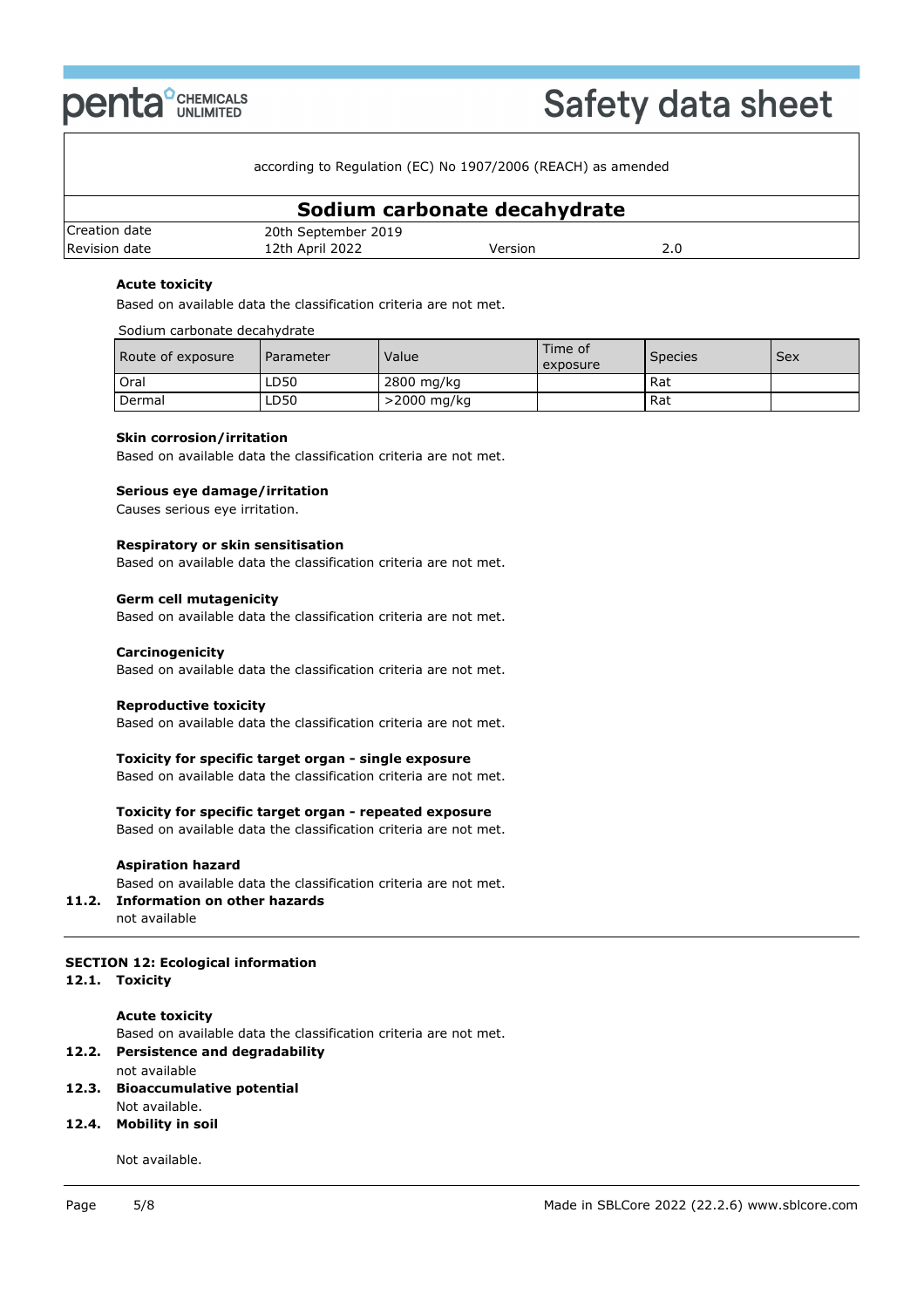**penta** *CHEMICALS* 

|               |  | according to Regulation (EC) No 1907/2006 (REACH) as amended                                                                                                         |                              |     |  |
|---------------|--|----------------------------------------------------------------------------------------------------------------------------------------------------------------------|------------------------------|-----|--|
|               |  |                                                                                                                                                                      | Sodium carbonate decahydrate |     |  |
| Creation date |  | 20th September 2019                                                                                                                                                  |                              |     |  |
| Revision date |  | 12th April 2022                                                                                                                                                      | Version                      | 2.0 |  |
|               |  | 12.5. Results of PBT and vPvB assessment                                                                                                                             |                              |     |  |
|               |  | Product does not contain any substance meeting the criteria for PBT or vPvB in accordance with the Annex XIII of<br>Regulation (EC) No 1907/2006 (REACH) as amended. |                              |     |  |
|               |  | 12.6. Endocrine disrupting properties                                                                                                                                |                              |     |  |
|               |  | This substance does not have endocrine disrupting properties with respect to non-target organisms as it does not                                                     |                              |     |  |

This substance does not have endocrine disrupting properties with respect to non-target organisms as it does not meet the criteria set out in section B of Regulation (EU) No 2017/2100.

## **12.7. Other adverse effects**

Not available.

## **SECTION 13: Disposal considerations**

## **13.1. Waste treatment methods**

Hazard of environmental contamination; dispose of the waste in accordance with the local and/or national regulations. Proceed in accordance with valid regulations on waste disposal. Any unused product and contaminated packaging should be put in labelled containers for waste collection and submitted for disposal to a person authorised for waste removal (a specialized company) that is entitled for such activity. Do not empty unused product in drainage systems. The product must not be disposed of with municipal waste. Empty containers may be used at waste incinerators to produce energy or deposited in a dump with appropriate classification. Perfectly cleaned containers can be submitted for recycling.

## **Waste management legislation**

Directive 2008/98/EC of the European Parliament and of the Council of 19 November 2008 on waste, as amended. Decision 2000/532/EC establishing a list of wastes, as amended.

## **SECTION 14: Transport information**

- **14.1. UN number or ID number**
- not subject to transport regulations
- **14.2. UN proper shipping name** not relevant
- **14.3. Transport hazard class(es)**
- not relevant **14.4. Packing group** not relevant
- **14.5. Environmental hazards** not relevant
- **14.6. Special precautions for user** Reference in the Sections 4 to 8.
- **14.7. Maritime transport in bulk according to IMO instruments** not relevant

## **SECTION 15: Regulatory information**

## **15.1. Safety, health and environmental regulations/legislation specific for the substance or mixture**

Regulation (EC) No. 1907/2006 of the European Parliament and of the Council of 18th December 2006 concerning the Registration, Evaluation, Authorisation and Restriction of Chemicals (REACH), establishing the European Chemicals Agency, amending Directive 1999/45/EC and repealing Council Regulation (EEC) No. 793/93 and Commission Regulation (EC) No. 1488/94 as well as Council Directive 76/769/EEC and Commission Directives 91/155/EEC, 93/67/EEC, 93/105/EC and 2000/21/EC, as amended. Regulation (EC) No. 1272/2008 of the European Parliament and of the Council of 16th December 2008 on classification, labelling and packaging of substances and mixtures, amending and repealing Directives 67/548/EEC and 1999/45/EC, and amending Regulation (EC) No. 1907/2006, as amended.

## **15.2. Chemical safety assessment**

not available

## **SECTION 16: Other information**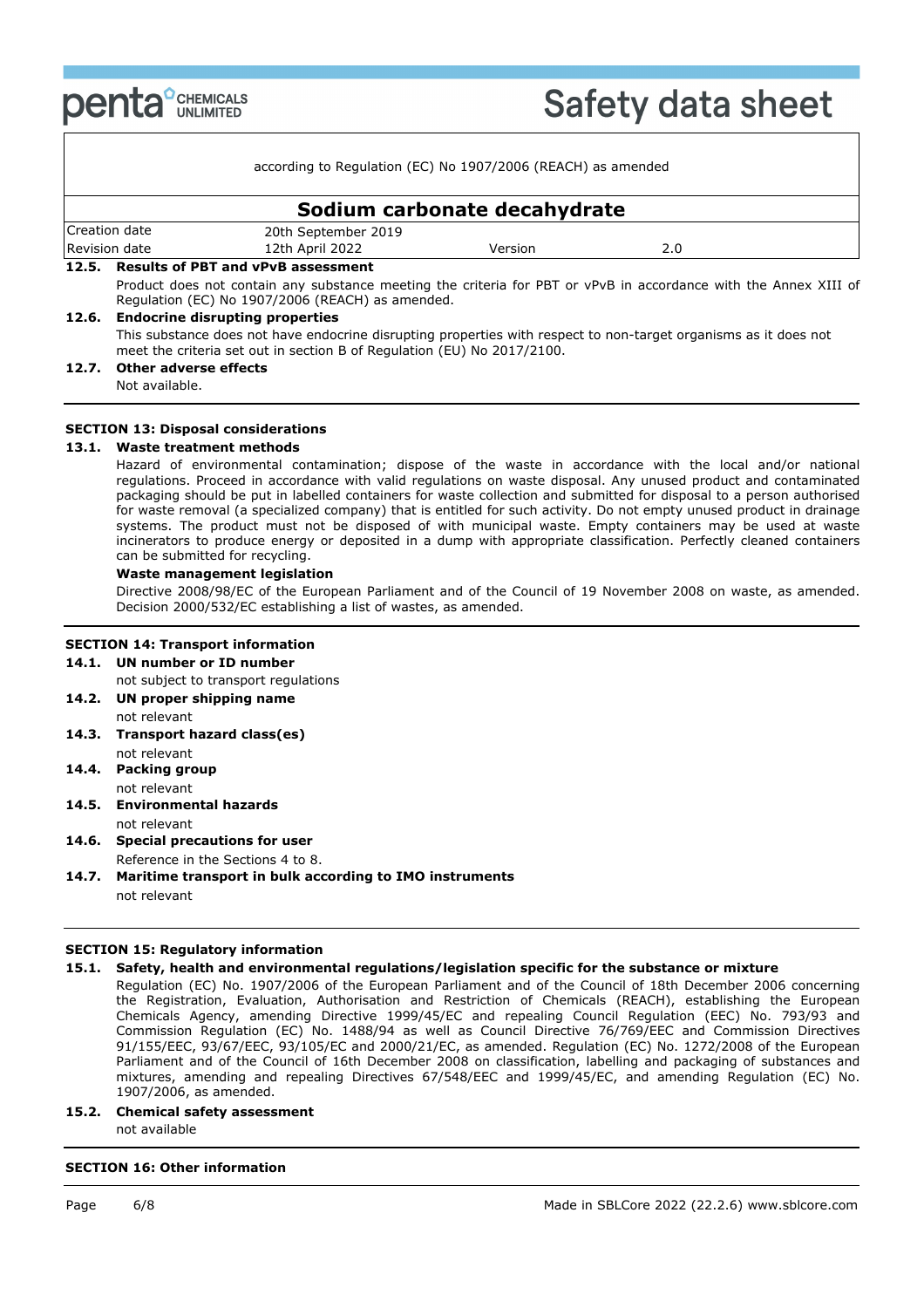**penta** *<u>CHEMICALS</u>* 

| Creation date<br>H319<br>P305+P351+P338<br><b>ADR</b><br><b>BCF</b><br>CAS<br><b>CLP</b><br><b>EINECS</b><br>EmS<br>ES<br>EU<br><b>EuPCS</b><br>IATA<br><b>IBC</b><br>ICAO<br><b>IMDG</b><br><b>INCI</b><br><b>ISO</b><br><b>IUPAC</b><br>LD50<br>log Kow | 20th September 2019<br>12th April 2022<br>A list of standard risk phrases used in the safety data sheet<br>Causes serious eye irritation.<br>Guidelines for safe handling used in the safety data sheet<br>Other important information about human health protection<br>Key to abbreviations and acronyms used in the safety data sheet<br>road<br><b>Bioconcentration Factor</b><br><b>Chemical Abstracts Service</b><br>substance and mixtures<br>Emergency plan<br>European Union | Sodium carbonate decahydrate<br>2.0<br>Version<br>IF IN EYES: Rinse cautiously with water for several minutes. Remove contact<br>lenses, if present and easy to do. Continue rinsing.<br>as per the Section 1. The user is responsible for adherence to all related health protection regulations.<br>European agreement concerning the international carriage of dangerous goods by<br>Regulation (EC) No 1272/2008 on classification, labelling and packaging of<br>European Inventory of Existing Commercial Chemical Substances<br>Identification code for each substance listed in EINECS<br>European Product Categorisation System<br><b>International Air Transport Association</b> |
|-----------------------------------------------------------------------------------------------------------------------------------------------------------------------------------------------------------------------------------------------------------|--------------------------------------------------------------------------------------------------------------------------------------------------------------------------------------------------------------------------------------------------------------------------------------------------------------------------------------------------------------------------------------------------------------------------------------------------------------------------------------|--------------------------------------------------------------------------------------------------------------------------------------------------------------------------------------------------------------------------------------------------------------------------------------------------------------------------------------------------------------------------------------------------------------------------------------------------------------------------------------------------------------------------------------------------------------------------------------------------------------------------------------------------------------------------------------------|
| Revision date                                                                                                                                                                                                                                             |                                                                                                                                                                                                                                                                                                                                                                                                                                                                                      |                                                                                                                                                                                                                                                                                                                                                                                                                                                                                                                                                                                                                                                                                            |
|                                                                                                                                                                                                                                                           |                                                                                                                                                                                                                                                                                                                                                                                                                                                                                      |                                                                                                                                                                                                                                                                                                                                                                                                                                                                                                                                                                                                                                                                                            |
|                                                                                                                                                                                                                                                           |                                                                                                                                                                                                                                                                                                                                                                                                                                                                                      |                                                                                                                                                                                                                                                                                                                                                                                                                                                                                                                                                                                                                                                                                            |
|                                                                                                                                                                                                                                                           |                                                                                                                                                                                                                                                                                                                                                                                                                                                                                      |                                                                                                                                                                                                                                                                                                                                                                                                                                                                                                                                                                                                                                                                                            |
|                                                                                                                                                                                                                                                           |                                                                                                                                                                                                                                                                                                                                                                                                                                                                                      | The product must not be - unless specifically approved by the manufacturer/importer - used for purposes other than                                                                                                                                                                                                                                                                                                                                                                                                                                                                                                                                                                         |
|                                                                                                                                                                                                                                                           |                                                                                                                                                                                                                                                                                                                                                                                                                                                                                      |                                                                                                                                                                                                                                                                                                                                                                                                                                                                                                                                                                                                                                                                                            |
|                                                                                                                                                                                                                                                           |                                                                                                                                                                                                                                                                                                                                                                                                                                                                                      |                                                                                                                                                                                                                                                                                                                                                                                                                                                                                                                                                                                                                                                                                            |
|                                                                                                                                                                                                                                                           |                                                                                                                                                                                                                                                                                                                                                                                                                                                                                      |                                                                                                                                                                                                                                                                                                                                                                                                                                                                                                                                                                                                                                                                                            |
|                                                                                                                                                                                                                                                           |                                                                                                                                                                                                                                                                                                                                                                                                                                                                                      |                                                                                                                                                                                                                                                                                                                                                                                                                                                                                                                                                                                                                                                                                            |
|                                                                                                                                                                                                                                                           |                                                                                                                                                                                                                                                                                                                                                                                                                                                                                      |                                                                                                                                                                                                                                                                                                                                                                                                                                                                                                                                                                                                                                                                                            |
|                                                                                                                                                                                                                                                           |                                                                                                                                                                                                                                                                                                                                                                                                                                                                                      |                                                                                                                                                                                                                                                                                                                                                                                                                                                                                                                                                                                                                                                                                            |
|                                                                                                                                                                                                                                                           |                                                                                                                                                                                                                                                                                                                                                                                                                                                                                      |                                                                                                                                                                                                                                                                                                                                                                                                                                                                                                                                                                                                                                                                                            |
|                                                                                                                                                                                                                                                           |                                                                                                                                                                                                                                                                                                                                                                                                                                                                                      |                                                                                                                                                                                                                                                                                                                                                                                                                                                                                                                                                                                                                                                                                            |
|                                                                                                                                                                                                                                                           |                                                                                                                                                                                                                                                                                                                                                                                                                                                                                      |                                                                                                                                                                                                                                                                                                                                                                                                                                                                                                                                                                                                                                                                                            |
|                                                                                                                                                                                                                                                           |                                                                                                                                                                                                                                                                                                                                                                                                                                                                                      |                                                                                                                                                                                                                                                                                                                                                                                                                                                                                                                                                                                                                                                                                            |
|                                                                                                                                                                                                                                                           |                                                                                                                                                                                                                                                                                                                                                                                                                                                                                      |                                                                                                                                                                                                                                                                                                                                                                                                                                                                                                                                                                                                                                                                                            |
|                                                                                                                                                                                                                                                           |                                                                                                                                                                                                                                                                                                                                                                                                                                                                                      |                                                                                                                                                                                                                                                                                                                                                                                                                                                                                                                                                                                                                                                                                            |
|                                                                                                                                                                                                                                                           |                                                                                                                                                                                                                                                                                                                                                                                                                                                                                      |                                                                                                                                                                                                                                                                                                                                                                                                                                                                                                                                                                                                                                                                                            |
|                                                                                                                                                                                                                                                           |                                                                                                                                                                                                                                                                                                                                                                                                                                                                                      |                                                                                                                                                                                                                                                                                                                                                                                                                                                                                                                                                                                                                                                                                            |
|                                                                                                                                                                                                                                                           |                                                                                                                                                                                                                                                                                                                                                                                                                                                                                      |                                                                                                                                                                                                                                                                                                                                                                                                                                                                                                                                                                                                                                                                                            |
|                                                                                                                                                                                                                                                           |                                                                                                                                                                                                                                                                                                                                                                                                                                                                                      |                                                                                                                                                                                                                                                                                                                                                                                                                                                                                                                                                                                                                                                                                            |
|                                                                                                                                                                                                                                                           | Dangerous Chemicals                                                                                                                                                                                                                                                                                                                                                                                                                                                                  | International Code For The Construction And Equipment of Ships Carrying                                                                                                                                                                                                                                                                                                                                                                                                                                                                                                                                                                                                                    |
|                                                                                                                                                                                                                                                           |                                                                                                                                                                                                                                                                                                                                                                                                                                                                                      | International Civil Aviation Organization                                                                                                                                                                                                                                                                                                                                                                                                                                                                                                                                                                                                                                                  |
|                                                                                                                                                                                                                                                           |                                                                                                                                                                                                                                                                                                                                                                                                                                                                                      | <b>International Maritime Dangerous Goods</b>                                                                                                                                                                                                                                                                                                                                                                                                                                                                                                                                                                                                                                              |
|                                                                                                                                                                                                                                                           |                                                                                                                                                                                                                                                                                                                                                                                                                                                                                      | International Nomenclature of Cosmetic Ingredients                                                                                                                                                                                                                                                                                                                                                                                                                                                                                                                                                                                                                                         |
|                                                                                                                                                                                                                                                           |                                                                                                                                                                                                                                                                                                                                                                                                                                                                                      | International Organization for Standardization                                                                                                                                                                                                                                                                                                                                                                                                                                                                                                                                                                                                                                             |
|                                                                                                                                                                                                                                                           |                                                                                                                                                                                                                                                                                                                                                                                                                                                                                      | International Union of Pure and Applied Chemistry                                                                                                                                                                                                                                                                                                                                                                                                                                                                                                                                                                                                                                          |
|                                                                                                                                                                                                                                                           | population                                                                                                                                                                                                                                                                                                                                                                                                                                                                           | Lethal dose of a substance in which it can be expected death of 50% of the                                                                                                                                                                                                                                                                                                                                                                                                                                                                                                                                                                                                                 |
|                                                                                                                                                                                                                                                           | Octanol-water partition coefficient                                                                                                                                                                                                                                                                                                                                                                                                                                                  |                                                                                                                                                                                                                                                                                                                                                                                                                                                                                                                                                                                                                                                                                            |
| <b>MARPOL</b>                                                                                                                                                                                                                                             |                                                                                                                                                                                                                                                                                                                                                                                                                                                                                      | International Convention for the Prevention of Pollution from Ships                                                                                                                                                                                                                                                                                                                                                                                                                                                                                                                                                                                                                        |
| <b>OEL</b>                                                                                                                                                                                                                                                | Occupational Exposure Limits                                                                                                                                                                                                                                                                                                                                                                                                                                                         |                                                                                                                                                                                                                                                                                                                                                                                                                                                                                                                                                                                                                                                                                            |
| <b>PBT</b>                                                                                                                                                                                                                                                |                                                                                                                                                                                                                                                                                                                                                                                                                                                                                      | Persistent, Bioaccumulative and Toxic                                                                                                                                                                                                                                                                                                                                                                                                                                                                                                                                                                                                                                                      |
| ppm                                                                                                                                                                                                                                                       | Parts per million                                                                                                                                                                                                                                                                                                                                                                                                                                                                    |                                                                                                                                                                                                                                                                                                                                                                                                                                                                                                                                                                                                                                                                                            |
| <b>REACH</b>                                                                                                                                                                                                                                              |                                                                                                                                                                                                                                                                                                                                                                                                                                                                                      | Registration, Evaluation, Authorisation and Restriction of Chemicals                                                                                                                                                                                                                                                                                                                                                                                                                                                                                                                                                                                                                       |
| <b>RID</b>                                                                                                                                                                                                                                                |                                                                                                                                                                                                                                                                                                                                                                                                                                                                                      | Agreement on the transport of dangerous goods by rail                                                                                                                                                                                                                                                                                                                                                                                                                                                                                                                                                                                                                                      |
| UN                                                                                                                                                                                                                                                        | <b>Model Regulations</b>                                                                                                                                                                                                                                                                                                                                                                                                                                                             | Four-figure identification number of the substance or article taken from the UN                                                                                                                                                                                                                                                                                                                                                                                                                                                                                                                                                                                                            |
| <b>UVCB</b>                                                                                                                                                                                                                                               | biological materials                                                                                                                                                                                                                                                                                                                                                                                                                                                                 | Substances of unknown or variable composition, complex reaction products or                                                                                                                                                                                                                                                                                                                                                                                                                                                                                                                                                                                                                |
| <b>VOC</b>                                                                                                                                                                                                                                                | Volatile organic compounds                                                                                                                                                                                                                                                                                                                                                                                                                                                           |                                                                                                                                                                                                                                                                                                                                                                                                                                                                                                                                                                                                                                                                                            |
| vPvB                                                                                                                                                                                                                                                      |                                                                                                                                                                                                                                                                                                                                                                                                                                                                                      | Very Persistent and very Bioaccumulative                                                                                                                                                                                                                                                                                                                                                                                                                                                                                                                                                                                                                                                   |

Inform the personnel about the recommended ways of use, mandatory protective equipment, first aid and prohibited ways of handling the product.

### **Recommended restrictions of use**

not available

**Information about data sources used to compile the Safety Data Sheet**